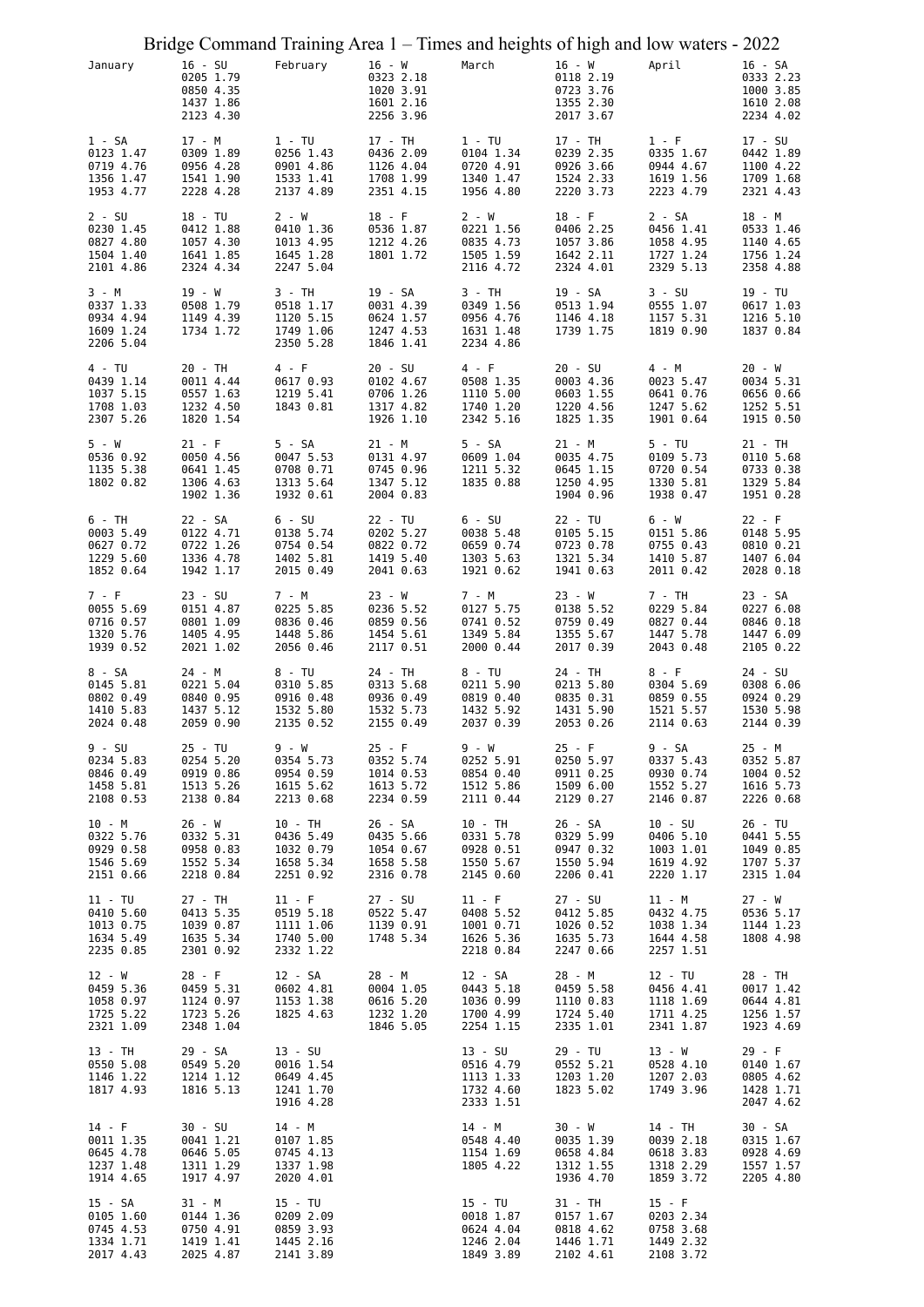|                                                               |                                                               |                                                              |                                                              | Bridge Command Training Area 1 – Times and heights of high and low waters - 2022 |                                                              |                                                              |                                                               |
|---------------------------------------------------------------|---------------------------------------------------------------|--------------------------------------------------------------|--------------------------------------------------------------|----------------------------------------------------------------------------------|--------------------------------------------------------------|--------------------------------------------------------------|---------------------------------------------------------------|
| May                                                           | 16 - M<br>0401 1.76<br>1001 4.35<br>1630 1.58<br>2229 4.55    | June                                                         | 16 - TH<br>0509 1.07<br>1104 5.15<br>1734 0.93<br>2330 5.31  | July                                                                             | 16 - SA<br>0536 1.02<br>1134 5.27<br>1803 0.90               | August                                                       | $16 - TU$<br>0047 5.55<br>0711 0.66<br>1313 5.69<br>1934 0.54 |
| $1 - SU$<br>0433 1.43<br>1039 4.94<br>1703 1.28<br>2309 5.10  | 17 - TU<br>0457 1.38<br>1054 4.76<br>1721 1.19<br>2317 4.97   | $1 - W$<br>0540 1.14<br>1158 5.21<br>1801 1.06               | $17 - F$<br>0558 0.80<br>1155 5.46<br>1822 0.68              | $1 - F$<br>0548 1.40<br>1218 4.86<br>1810 1.35                                   | 17 - SU<br>0002 5.40<br>0629 0.79<br>1229 5.52<br>1854 0.69  | 1 - M<br>0104 4.62<br>0652 1.45<br>1322 4.68<br>1912 1.35    | $17 - W$<br>0138 5.80<br>0756 0.45<br>1401 5.89<br>2017 0.39  |
| $2 - M$<br>0529 1.13<br>1136 5.25<br>1753 1.00                | 18 - W<br>0544 1.00<br>1139 5.18<br>1805 0.82                 | 2 - TH<br>0020 5.26<br>0620 1.01<br>1242 5.29<br>1839 0.96   | 18 - SA<br>0019 5.59<br>0644 0.58<br>1243 5.70<br>1907 0.50  | 2 - SA<br>0040 4.88<br>0630 1.31<br>1300 4.89<br>1850 1.27                       | 18 - M<br>0055 5.63<br>0718 0.60<br>1321 5.72<br>1942 0.53   | $2 - TU$<br>0137 4.74<br>0731 1.26<br>1352 4.81<br>1950 1.17 | 18 - TH<br>0224 5.95<br>0837 0.35<br>1447 5.98<br>2057 0.34   |
| 3 - TU<br>0001 5.38<br>0614 0.88<br>1224 5.50<br>1834 0.78    | 19 - TH<br>0001 5.37<br>0626 0.66<br>1222 5.55<br>1847 0.53   | 3 - F<br>0102 5.30<br>0657 0.93<br>1321 5.29<br>1914 0.92    | 19 - SU<br>0107 5.79<br>0729 0.44<br>1330 5.86<br>1951 0.41  | $3 - SU$<br>0119 4.89<br>0709 1.23<br>1337 4.89<br>1928 1.20                     | 19 - TU<br>0146 5.79<br>0804 0.48<br>1410 5.85<br>2027 0.45  | 3 - W<br>0205 4.88<br>0809 1.09<br>1419 4.95<br>2027 1.01    | $19 - F$<br>0309 5.98<br>0916 0.35<br>1530 5.94<br>2135 0.40  |
| 4 - W<br>0046 5.58<br>0652 0.70<br>1307 5.64<br>1909 0.65     | $20 - F$<br>0043 5.71<br>0707 0.41<br>1304 5.84<br>1927 0.33  | 4 - SA<br>0139 5.26<br>0731 0.92<br>1356 5.21<br>1948 0.93   | 20 - M<br>0154 5.89<br>0812 0.40<br>1418 5.90<br>2034 0.41   | 4 - M<br>0153 4.89<br>0746 1.17<br>1409 4.88<br>2005 1.15                        | 20 - W<br>0234 5.87<br>0849 0.44<br>1458 5.88<br>2110 0.45   | 4 - TH<br>0232 5.03<br>0846 0.95<br>1446 5.10<br>2104 0.90   | 20 - SA<br>0352 5.86<br>0954 0.47<br>1613 5.76<br>2213 0.57   |
| 5 - TH<br>0127 5.66<br>0726 0.62<br>1346 5.65<br>1942 0.61    | 21 - SA<br>0125 5.94<br>0746 0.28<br>1346 6.00<br>2006 0.25   | $5 - SU$<br>0213 5.15<br>0805 0.96<br>1428 5.09<br>2022 0.99 | 21 - TU<br>0242 5.89<br>0856 0.45<br>1506 5.84<br>2119 0.51  | $5 - TU$<br>0223 4.88<br>0824 1.13<br>1437 4.87<br>2043 1.13                     | 21 - TH<br>0322 5.85<br>0932 0.49<br>1546 5.80<br>2154 0.55  | $5 - F$<br>0301 5.17<br>0923 0.86<br>1518 5.23<br>2141 0.84  | $21 - SU$<br>0434 5.62<br>1032 0.69<br>1656 5.46<br>2251 0.83 |
| 6 - F<br>0204 5.61<br>0758 0.63<br>1421 5.55<br>2014 0.66     | $22 - SU$<br>0208 6.03<br>0826 0.26<br>1430 6.02<br>2046 0.30 | 6 - M<br>0242 5.01<br>0840 1.04<br>1455 4.94<br>2058 1.10    | 22 - W<br>0330 5.77<br>0941 0.59<br>1556 5.68<br>2205 0.69   | 6 - W<br>0250 4.88<br>0901 1.13<br>1504 4.88<br>2121 1.13                        | $22 - F$<br>0410 5.72<br>1015 0.63<br>1634 5.62<br>2237 0.73 | 6 - SA<br>0335 5.27<br>1000 0.84<br>1553 5.30<br>2220 0.85   | 22 - M<br>0517 5.28<br>1111 0.99<br>1739 5.09<br>2332 1.16    |
| 7 - SA<br>0237 5.46<br>0830 0.72<br>1453 5.35<br>2046 0.79    | 23 - M<br>0252 5.98<br>0907 0.37<br>1515 5.91<br>2128 0.46    | 7 - TU<br>0308 4.87<br>0916 1.17<br>1521 4.80<br>2135 1.24   | 23 - TH<br>0421 5.57<br>1029 0.80<br>1648 5.45<br>2254 0.92  | 7 - TH<br>0319 4.89<br>0940 1.15<br>1536 4.89<br>2200 1.17                       | 23 - SA<br>0458 5.50<br>1059 0.84<br>1723 5.36<br>2322 0.97  | 7 - SU<br>0413 5.31<br>1039 0.89<br>1634 5.30<br>2300 0.94   | 23 - TU<br>0602 4.89<br>1153 1.34<br>1826 4.68                |
| 8 - SU<br>0307 5.23<br>0902 0.88<br>1520 5.10<br>2119 0.98    | 24 - TU<br>0339 5.80<br>0950 0.58<br>1604 5.67<br>2213 0.72   | 8 - W<br>0335 4.74<br>0955 1.32<br>1550 4.67<br>2215 1.41    | $24 - F$<br>0516 5.32<br>1120 1.04<br>1744 5.19<br>2348 1.17 | $8 - F$<br>0353 4.89<br>1021 1.20<br>1613 4.89<br>2243 1.24                      | 24 - SU<br>0549 5.22<br>1146 1.10<br>1815 5.06               | 8 - M<br>0456 5.27<br>1122 1.00<br>1719 5.22<br>2345 1.08    | 24 - W<br>0017 1.52<br>0652 4.48<br>1242 1.70<br>1921 4.29    |
| 9 - M<br>0333 4.97<br>0936 1.10<br>1545 4.84<br>2154 1.23     | 25 - W<br>0430 5.52<br>1038 0.87<br>1657 5.35<br>2304 1.04    | 9 - TH<br>0407 4.61<br>1037 1.50<br>1626 4.55<br>2300 1.58   | 25 - SA<br>0614 5.06<br>1217 1.29<br>1846 4.94               | 9 - SA<br>0434 4.88<br>1105 1.29<br>1656 4.86<br>2329 1.33                       | 25 - M<br>0011 1.25<br>0643 4.90<br>1237 1.39<br>1912 4.75   | 9 - TU<br>0544 5.15<br>1209 1.17<br>1811 5.07                | 25 - TH<br>0110 1.87<br>0755 4.13<br>1341 2.02<br>2034 4.01   |
| $10 - TU$<br>0357 4.71<br>1012 1.36<br>1610 4.59<br>2232 1.50 | 26 - TH<br>0526 5.19<br>1133 1.20<br>1758 5.03                | $10 - F$<br>0448 4.49<br>1126 1.66<br>1713 4.43<br>2354 1.73 | 26 - SU<br>0048 1.40<br>0718 4.84<br>1321 1.49<br>1952 4.76  | $10 - SU$<br>0520 4.83<br>1154 1.38<br>1746 4.80                                 | 26 - TU<br>0104 1.52<br>0742 4.62<br>1333 1.65<br>2015 4.50  | 10 - W<br>0036 1.27<br>0639 4.98<br>1306 1.36<br>1910 4.89   | $26 - F$<br>0217 2.13<br>0917 3.94<br>1457 2.20<br>2201 3.92  |
| 11 - W<br>0424 4.47<br>1053 1.65<br>1641 4.35<br>2317 1.79    | $27 - F$<br>0005 1.35<br>0632 4.89<br>1241 1.47<br>1908 4.78  | 11 - SA<br>0540 4.38<br>1224 1.79<br>1811 4.34               | 27 - M<br>0155 1.56<br>0826 4.71<br>1429 1.60<br>2100 4.68   | 11 - M<br>0021 1.43<br>0614 4.77<br>1249 1.47<br>1843 4.74                       | 27 - W<br>0205 1.75<br>0849 4.41<br>1438 1.83<br>2124 4.35   | 11 - TH<br>0139 1.44<br>0743 4.82<br>1415 1.50<br>2019 4.77  | 27 - SA<br>0338 2.21<br>1041 3.96<br>1618 2.17<br>2315 4.03   |
| 12 - TH<br>0501 4.24<br>1143 1.92<br>1726 4.13                | 28 - SA<br>0119 1.57<br>0746 4.72<br>1400 1.61<br>2024 4.70   | 12 - SU<br>0057 1.82<br>0644 4.32<br>1331 1.82<br>1919 4.33  | 28 - TU<br>0303 1.62<br>0933 4.68<br>1536 1.61<br>2205 4.70  | 12 - TU<br>0120 1.50<br>0714 4.72<br>1352 1.51<br>1947 4.71                      | 28 - TH<br>0312 1.88<br>0959 4.32<br>1546 1.90<br>2232 4.32  | $12 - F$<br>0253 1.52<br>0856 4.75<br>1533 1.51<br>2134 4.78 | 28 - SU<br>0453 2.09<br>1144 4.13<br>1724 1.97                |
| $13 - F$<br>0015 2.03<br>0555 4.03<br>1250 2.11<br>1832 3.96  | 29 - SU<br>0241 1.61<br>0902 4.73<br>1520 1.57<br>2137 4.79   | 13 - M<br>0207 1.79<br>0756 4.37<br>1441 1.72<br>2032 4.44   | $29 - W$<br>0406 1.58<br>1035 4.72<br>1635 1.55<br>2303 4.76 | 13 - W<br>0225 1.51<br>0821 4.73<br>1459 1.47<br>2055 4.77                       | $29 - F$<br>0419 1.89<br>1104 4.34<br>1651 1.86<br>2333 4.38 | 13 - SA<br>0411 1.45<br>1011 4.85<br>1648 1.35<br>2247 4.96  | 29 - M<br>0009 4.24<br>0550 1.83<br>1229 4.36<br>1813 1.68    |
| 14 - SA<br>0131 2.15<br>0715 3.93<br>1412 2.13<br>2002 3.95   | 30 - M<br>0355 1.49<br>1010 4.87<br>1626 1.40<br>2240 4.96    | 14 - TU<br>0315 1.62<br>0906 4.55<br>1546 1.50<br>2138 4.68  | 30 - TH<br>0501 1.50<br>1130 4.80<br>1726 1.45<br>2355 4.83  | 14 - TH<br>0333 1.42<br>0929 4.83<br>1606 1.34<br>2202 4.92                      | 30 - SA<br>0519 1.80<br>1159 4.44<br>1745 1.72               | 14 - SU<br>0521 1.22<br>1120 5.09<br>1752 1.08<br>2351 5.24  | 30 - TU<br>0047 4.48<br>0634 1.53<br>1302 4.61<br>1854 1.37   |
| 15 - SU<br>0252 2.05<br>0848 4.04<br>1529 1.93<br>2128 4.18   | 31 - TU<br>0453 1.31<br>1108 5.06<br>1718 1.22<br>2333 5.14   | 15 - W<br>0415 1.37<br>1009 4.83<br>1643 1.22<br>2237 4.99   |                                                              | $15 - F$<br>0437 1.24<br>1034 5.02<br>1707 1.13<br>2304 5.14                     | 31 - SU<br>0023 4.49<br>0609 1.64<br>1245 4.56<br>1831 1.54  | 15 - M<br>0620 0.93<br>1220 5.40<br>1846 0.79                | 31 - W<br>0116 4.74<br>0713 1.22<br>1329 4.87<br>1932 1.07    |